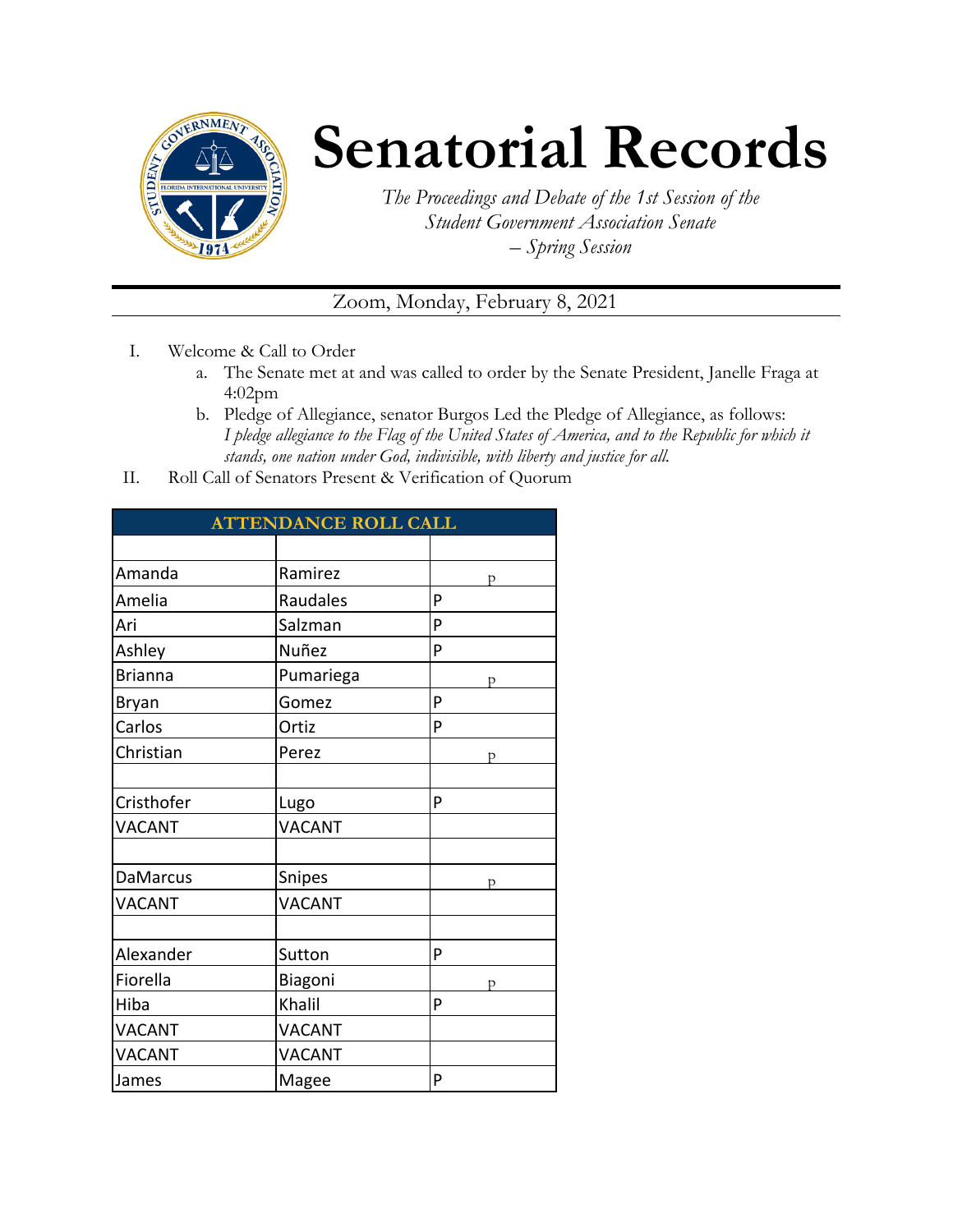| Janelle               | Fraga         | P                                   |
|-----------------------|---------------|-------------------------------------|
| Jocelyn               | Correa        | p                                   |
| Jordan Morejon        | Castelli      | A                                   |
| Julio                 | <b>Burgos</b> | P                                   |
| Kamila                | Fernandez     | p                                   |
| Karla Sofia           | Perez         | D                                   |
|                       |               |                                     |
| Kristina              | Kuhdiakova    | P                                   |
| <b>VACANT</b>         | <b>VACANT</b> |                                     |
| Nicholas              | Velazquez     |                                     |
| <b>Nicholas</b>       | Pastrana      | P                                   |
| Nitya                 | Ramalingam    | P                                   |
| Rafael                | Vasquez       | P                                   |
| Salma                 | Atassi        | A                                   |
| Sandro                | Alvarez       | P                                   |
| Sergio                | Reyes         | $\mathbf{P}$                        |
| Shahnawaz             | Rafi          | $\mathbf{P}$                        |
| #REF!                 | #REF!         | #REF!                               |
| <b>SENATE SEATS</b>   | 37            |                                     |
| <b>VACANT SEATS</b>   | 8             | <b>QUORUM</b><br><b>ESTABLISHED</b> |
| <b>SENATORS</b>       |               |                                     |
| <b>PRESENT</b>        | 25            |                                     |
| <b>AMT FOR QUORUM</b> | 15            |                                     |

III. Approval of the Minutes from February 2, 2021

- a. senator lugo moves to approve minutes from february 2nd, senator ortiz seconds. motion passes
- IV. Adoption of the Agenda
	- a. senator lugo moves to adopt todays agenda, senator castelli seconds, motion passes
- V. Invited Speakers
	- a. Student Programming Council Natalie Lamas
		- i. e-board applications have opened today february 8th
		- ii. an email was sent through campus life with details of events mentioned
	- b. CARTA Black History Initiatives Juliette Saint Louis
		- i. there is a calendar of events on the CARTA website, which features many different online and offline events.
- VI. Committee Reports
	- a. Appropriations Committee
		- i. we will be meeting on Thursdays at 5pm
		- ii. If you have any questions, please contact sgafinance  $(a)$  fiu.edu
	- b. Committee on Rules and Administration
		- i. will work with committee to work out best time for meetings
		- ii. If you have any questions, please contact sgarules@fiu.edu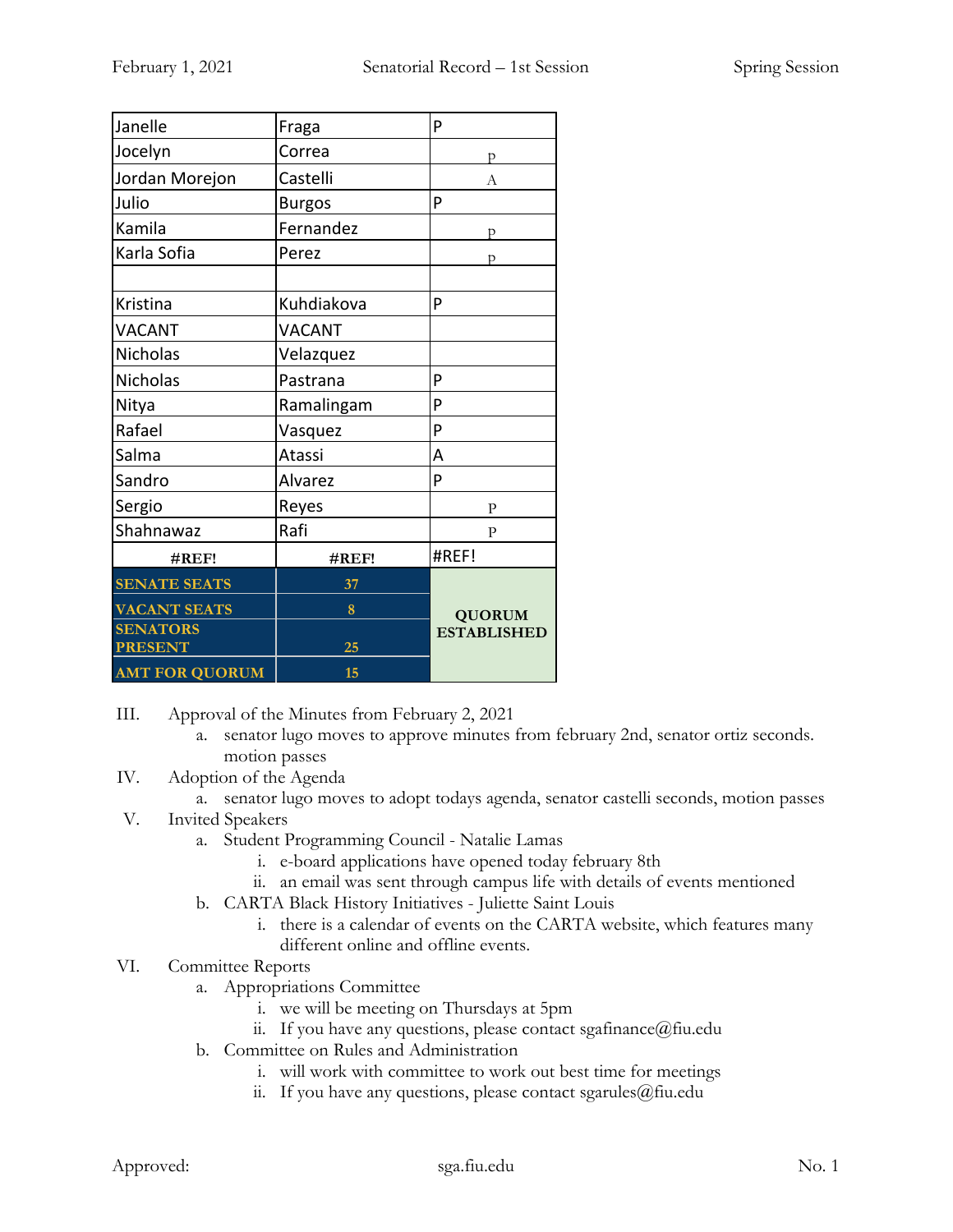- c. University Sustainability and Innovation Committee
	- i. will be making group chat today and when is the best time to meet
	- ii. If you have any questions, please contact
- d. Student Health and Well-being Committee
	- i. will discuss meeting times as well, we all look forward to working with one another!
	- ii. If you have any questions, please contact
- e. Student Life and Academic Concerns Committee
	- i. If you have any questions, please contact sgaadvocacy@fiu.edu
- f. Graduate and Professional Students Committee
	- i. fixed gradskeller date
	- ii. If you have any questions, please contact GPSCchair@fiu.edu
- VII. Executive Board Reports
	- a. Senate President Fraga
		- i. If you have not submitted your office hours, Senator Natteri will be contacting you
		- ii. Interviews for vacancies are currently being conducted!
		- i. If you have any questions, please email sgaspeaker@fiu.edu
	- a. Senate President Pro Tempore Gomez
		- i. its important we stay vigilant in writing legislation amidst all the new changes to the constitution. please do not hesitate to reach out to senate leadership for any help!
		- ii. If you have any questions, please email  $\frac{1}{2}$  seaprotemp $\omega$  fiu.edu
	- b. Floor Leader Giacomo Natteri
		- i. id like to echo the sentiments of the senate president and pro tempore.
		- ii. ill be reaching out to those who have not completed their office hours
	- c. President Valdes
		- i. sga study break on the 23rd from 11am-2pm. the chief of staff will send out a message
		- ii. planning a shuttle from BBC to MMC for athletic events
		- iii. women empowerment event is at 3pm on the 25th
		- iv. If you have any questions, please email sgapres $@$ fiu.edu
	- d. Vice President Ibarria
		- i. i hope to see you all at our various events!
		- ii. id like to get the word out on social media about our study session, if anyone wants to collaborate please reach out
		- iii. if you have any questions, please email sgavp@fiu.edu
	- e. Comptroller Rubido
		- i. first budget hearings are this week
		- ii. next week is deliberations, we encourage you all to attend to see how our budget gets allocated!
		- iii. If you have any questions, please email sgacomptroll@fiu.edu
	- f. Chief Justice De La Osa
		- i. will create a presentation explaining the constitution to our fellow justices, if anyone wants to attend i will send the link
		- ii. If you have any questions, please email sgajud@fiu.edu
- VIII. Vetoed Legislation
- IX. Unfinished Business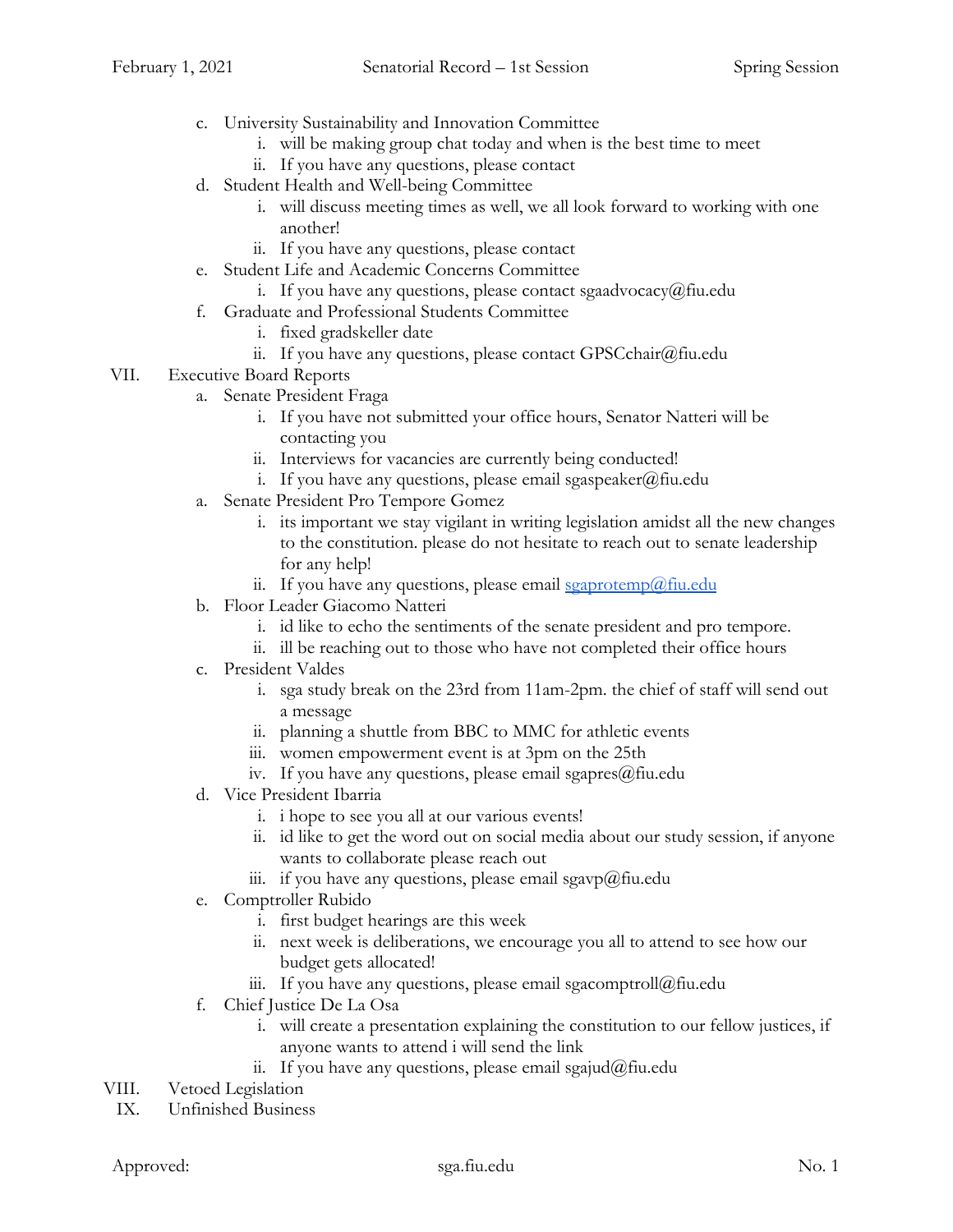- X. Second Readings
- XI. New Business
	- a. Confirmation Governor of the Biscayne Bay Campus
		- i. Keanu Orfano
		- ii. senator lugo moves to close q&a session, senator burgos seconds, motion passes.
		- iii. senator burgos moves to go into voting, senator lugo seconds. motion passes.
		- iv. senator lugo moves to vote by unanimous consent, senator burgos seconds. motion passes
		- v. Keanu Orfano is confirmed!
	- b. Deputy Chief of Staff
		- i. Elisabeth Nylander
		- ii. senator lugo moves to close q&a, senator alvarez seconds. motion passes
		- iii. senator lugo movies to go into voting, senator alvarez seconds. motion passes
		- iv. senator lugo movies to vote by unanimous consent, comptroller rubido seconds. motion passes
		- v. Elisabeth Nylander is confirmed!
	- c. Confirmation Secretary of Online and Remote Learning
		- i. Rachel Lopez
			- 1. senator lugo moves to close q&a, senator sutton seconds. motion passes
			- 2. senator sutton moves to go into voting, senator lugo seconds. motion passes.
			- 3. senator lugo moves to vote by unanimous consent, senator ortiz seconds, motion passes.
			- 4. rachel lopez is confirmed!
	- d. Confirmation Secretary of Diversity and Inclusion
		- i. Cherlyne Jean-Louis
		- ii. senator nunez moves to close q&a, senator ramirez seconds. motion passes
		- iii. senator ortiz moves to go into a 7 minute discussion, senator sutton seconds. motion passes.
		- iv. speaker pro temp gomez moves to extend discussion by 3 minutes, senator lugo seconds. motion passes.
		- v. senator nunez moves to extend discussion by 3 minutes, senator lugo seconds. motion passes.
		- vi. senator lugo moves to go into voting, senator sutton seconds. motion passes.

| <b>ATTENDANCE ROLL CALL</b> |           |   |  |  |
|-----------------------------|-----------|---|--|--|
|                             |           |   |  |  |
| Amanda                      | Ramirez   |   |  |  |
| Amelia                      | Raudales  |   |  |  |
| Ari                         | Salzman   | D |  |  |
| Ashley                      | Nuñez     |   |  |  |
| <b>Brianna</b>              | Pumariega |   |  |  |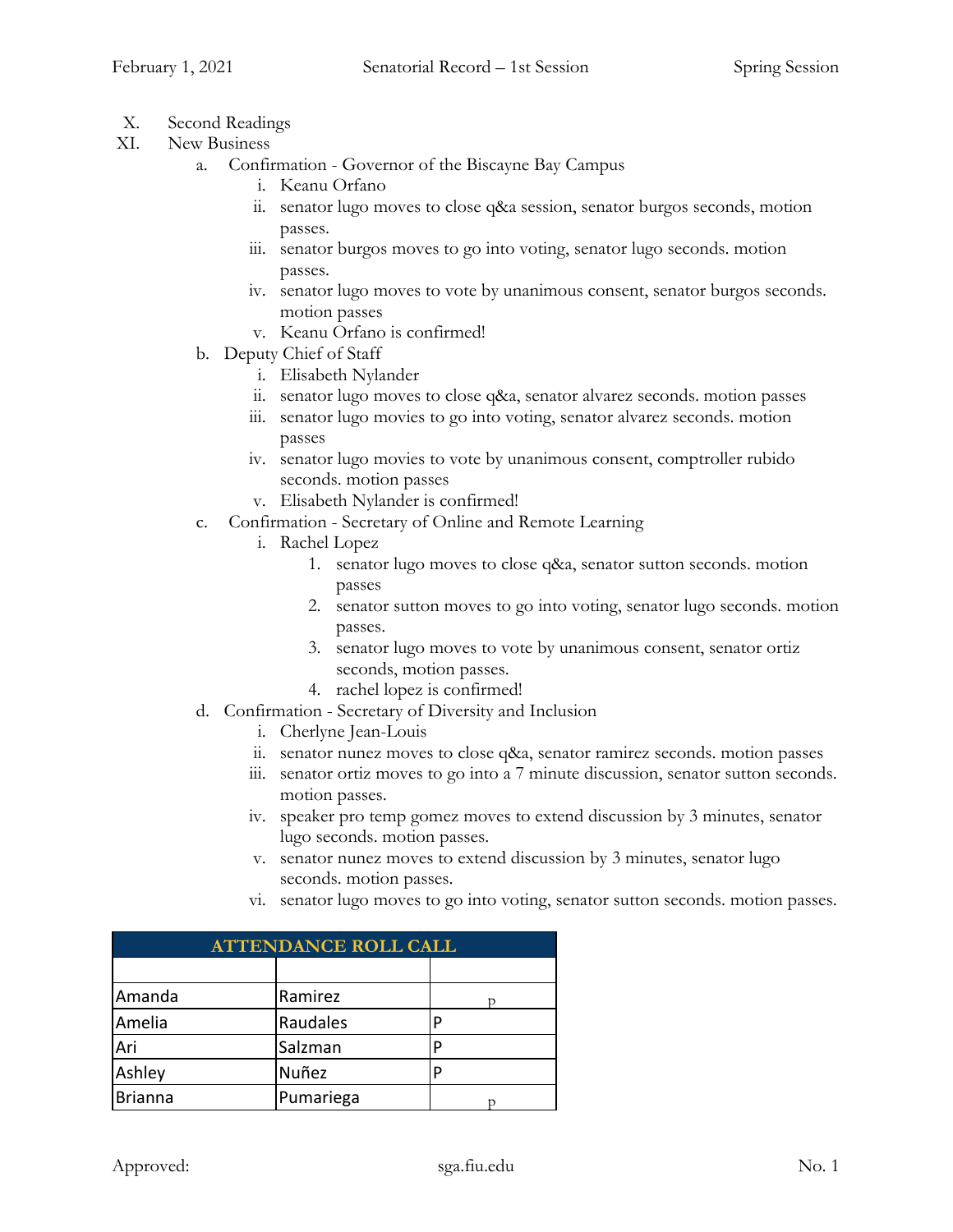| Bryan                 | Gomez         | P                  |
|-----------------------|---------------|--------------------|
| Carlos                | Ortiz         | P                  |
| Christian             | Perez         | p                  |
|                       |               |                    |
| Cristhofer            | Lugo          | P                  |
| VACANT                | <b>VACANT</b> |                    |
|                       |               |                    |
| <b>DaMarcus</b>       | Snipes        | р                  |
| VACANT                | <b>VACANT</b> |                    |
|                       |               |                    |
| Alexander             | Sutton        | P                  |
| Fiorella              | Biagoni       | р                  |
| Hiba                  | Khalil        | P                  |
| <b>VACANT</b>         | <b>VACANT</b> |                    |
| VACANT                | <b>VACANT</b> |                    |
| James                 | Magee         | P                  |
| Janelle               | Fraga         | P                  |
| Jocelyn               | Correa        | p                  |
| Jordan Morejon        | Castelli      | А                  |
| Julio                 | <b>Burgos</b> | P                  |
| Kamila                | Fernandez     | p                  |
| Karla Sofia           | Perez         | p                  |
|                       |               |                    |
| Kristina              | Kuhdiakova    | P                  |
| <b>VACANT</b>         | <b>VACANT</b> |                    |
| Nicholas              | Velazquez     |                    |
| Nicholas              | Pastrana      | P                  |
| Nitya                 | Ramalingam    | P                  |
| Rafael                | Vasquez       | P                  |
| Salma                 | Atassi        | Α                  |
| Sandro                | Alvarez       | P                  |
| Sergio                | Reyes         | а                  |
| Shahnawaz             | Rafi          | P                  |
| #REF!                 | #REF!         | #REF!              |
| <b>SENATE SEATS</b>   | 37            |                    |
| <b>VACANT SEATS</b>   | 8             | <b>QUORUM</b>      |
| <b>SENATORS</b>       |               | <b>ESTABLISHED</b> |
| <b>PRESENT</b>        | 27            |                    |
| <b>AMT FOR QUORUM</b> | 15            |                    |